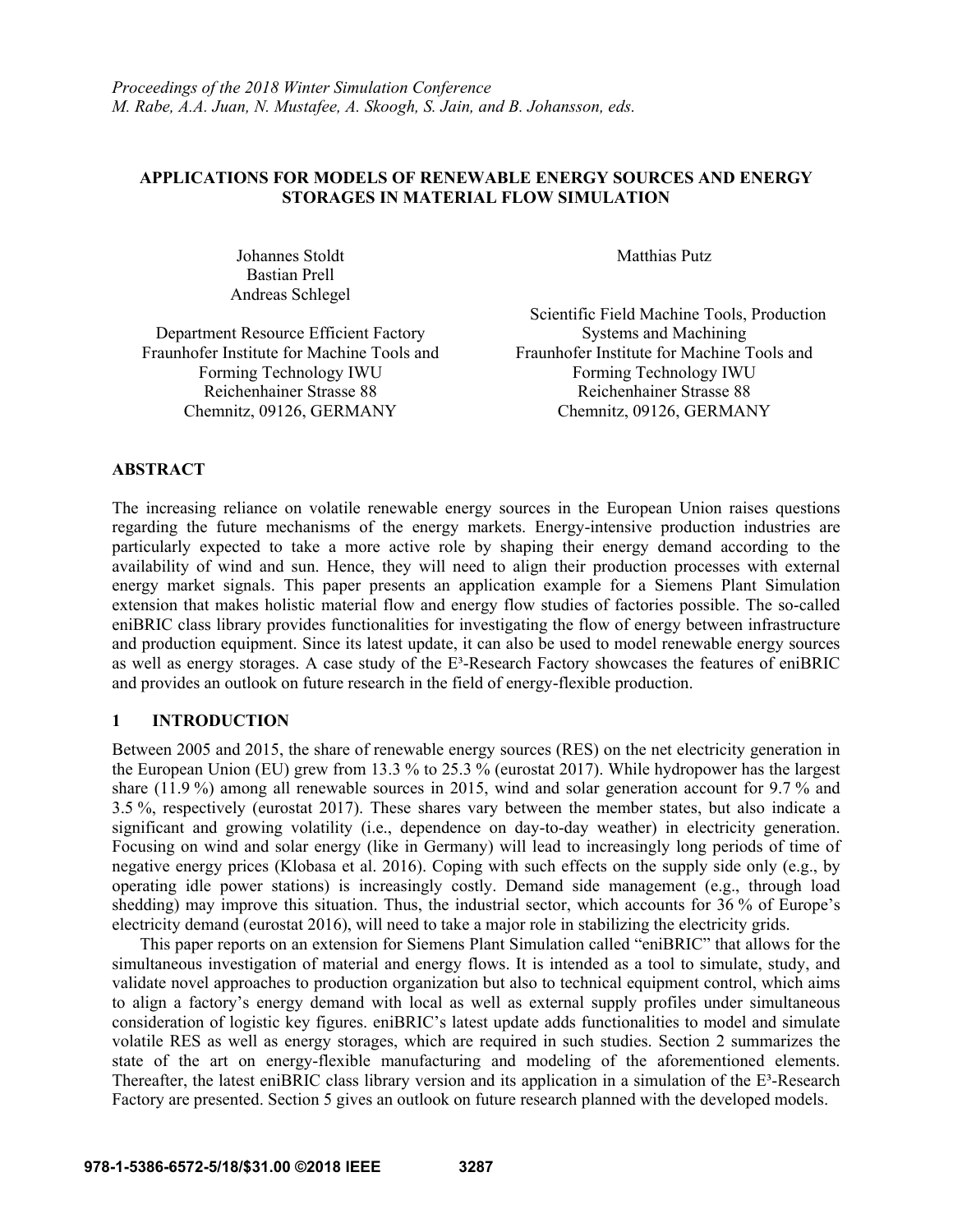## **2 STATE OF THE ART**

The requirements for the recent developments in eniBRIC but also ideas that went into the implementation were drawn from previous publications in this field of research. The following sections briefly discuss the state of the art with a special focus on energy-flexible manufacturing as well as modeling approaches for renewable energy sources and energy storages, respectively.

## **2.1 Research on Energy-flexible Manufacturing**

As the share of volatile renewable energy sources increased over the years, the focus of many research groups was extended or shifted from energy-efficient manufacturing towards energy-flexible manufacturing. Research in this field aims to find solutions for aligning a factory's energy demand with a company-internal decentral supply, an external supply (with volatile pricing), or a combination of both.

The dissertation by Graßl (2015) is one of the earliest works in this field and investigated the assessment of energy flexibility in production systems. Therein, seven flexibility measures are defined: shifting the start time of a process, shifting shift times, halting a process, changing the job-machineassignment, changing the order of jobs, changing process parameters, and changing break times. Additionally, Lielbl et al. (2015) introduce the measure "storing energy" and Roesch et al. (2017) suggest "switching the source of energy". All these measures require a certain span of time before they can be activated for a characteristic duration and vary in the extent of their influence on the flow of production (Roesch et al. 2017). Simulation provides means to quantify their effectiveness in aligning a factory's energy demand with a volatile energy supply. Furthermore, it allows for investigating the consequences that specific measures have on logistic target figures.

On the supply side, previous research investigated questions concerning the control of decentral energy sources (e.g., Ghadimi et al. 2015) or energy storage sizing and operation strategies (e.g., Lehmann et al. 2016). Other works focused on the demand side, considering the machine operation level (e.g., Popp et al. 2017), the production control level (e.g., Schultz et al. 2017), as well as the production planning level (e.g., Keller et al. 2016). Beier (2017), in particular, developed a methodology for the use of simulation for investigating opportunities for energy flexibility measures of various kind using simulation. Chu et al. (2016), on the other hand, devised a production planning framework that applies simulation-based optimization for maximizing the use of self-produced renewable energy to save costs.

The aforementioned works underline the importance of research on energy-flexible manufacturing. Most of these make use of simulation at least to some extent. Yet, most of these approaches either simplify or neglect the modeling of energy supplying or transforming production infrastructure, or are only available for a specific tool. Siemens Plant Simulation is a well-established tool for material flow simulation in various industries. However, to the best of the authors' knowledge, there are no extensions for Siemens Plant Simulation that allow for modeling energy storages as well as volatile renewable energy sources. Motivated by this apparent lack, the extension of the eniBRIC class library was initiated.

#### **2.2 Modeling Volatile Renewable Energy Sources (VRES)**

Hydropower has the largest share of all RES in the EU's energy mix (see Section 1) and it can be predicted quite well. However, the availability of hydropower is closely related to a country's geography. Hence, wind and solar power are a lot more important in some countries (e. g., Germany). Unlike hydropower, these RES have a volatile output that depends on the weather. Even though forecasting and prediction of future energy generation from such sources is advancing, a quick response to balance energy supply to demand will always be necessary, as forecasts usually include a margin of error (Grimm 2007).

The challenge for VRES lies in modeling this characteristic fluctuating behavior. According to Beier (2017), two basic classes of modeling approaches can be distinguished. Time series are constituting one of them (e.g., Haessig et al. 2013 or Zheng et al. 2018). Other approaches calculate the output by dependencies between meteorological or other input data and the expected energy output (e.g., Ramos et al. 2012 or Shi et al. 2012). A more in-depth review on these is found in Allegrini et al. (2015).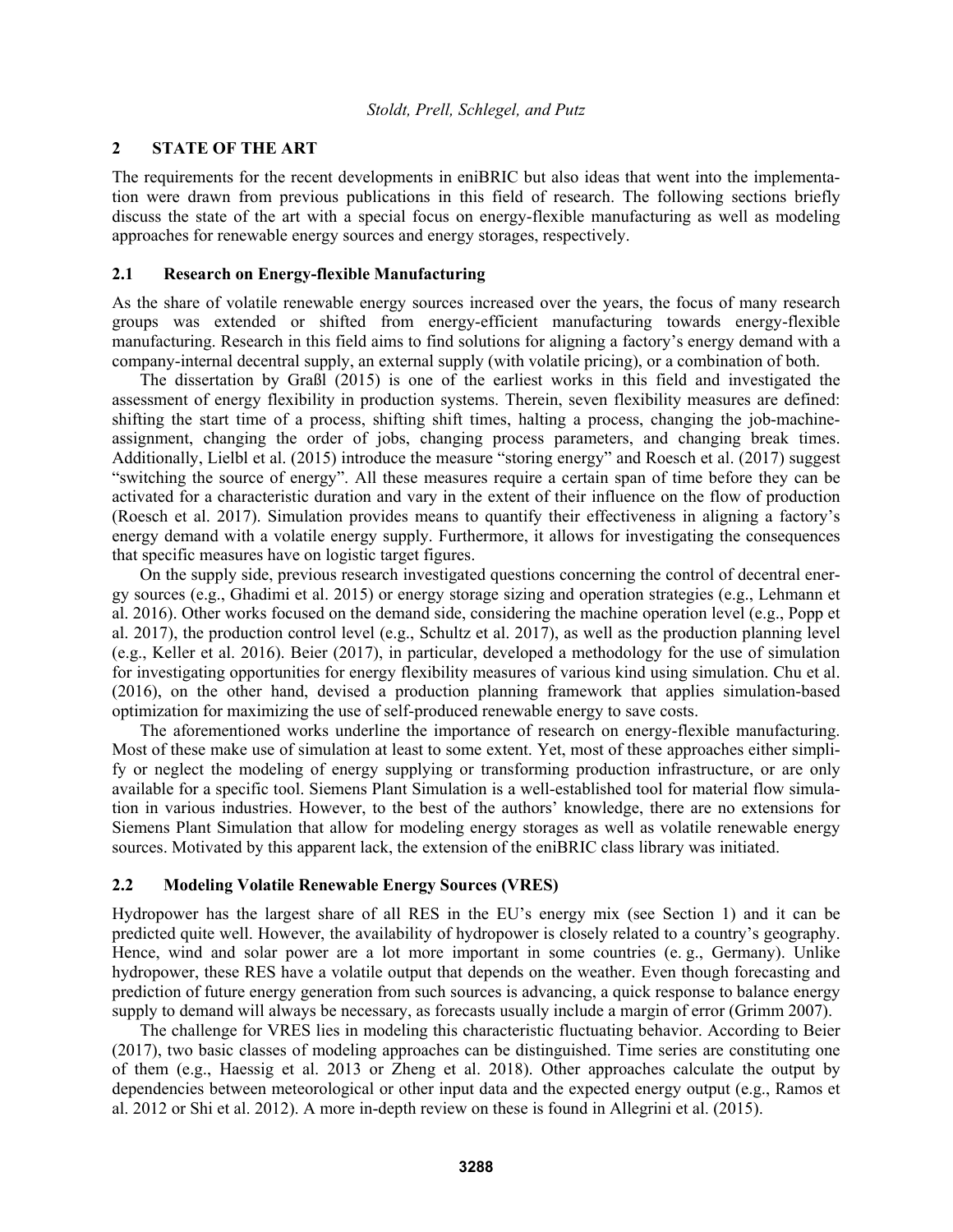Stoldt et al. (2015) propose an approach for the abstract modeling of energy consumers and suppliers derived from an extensive literature study. The basic component model makes use of operating states that determine the intensity of inbound or outbound energy flows of conventional suppliers and consumers. VRES, as discussed above, are modeled with a combination of time series and an analytic function for calculating the actual supply capacity (output). Additionally, an input-dependent energy source is described to determine the supply capacity from the current input using a function, similar to the VRES but without a predetermined time series.

## **2.3 Modeling Energy Storages**

While models of VRES depend on difficult-to-accurately-obtain weather data, energy storages can be modeled a lot more precisely. According to the extensive review of Beier (2017), five fundamental storage technologies are particularly important for the integration of decentral VRES (Table 1).

| Technology                           | General principle                                         | Current application for VRES integration                                                           |
|--------------------------------------|-----------------------------------------------------------|----------------------------------------------------------------------------------------------------|
| Electrochemical<br>storage (battery) | Chemical reactions to store<br>and release energy         | Short-term demand/supply machining (min-<br>utes to hours) and for ancillary services              |
| Thermal energy<br>storage            | Temperature or latent<br>(phase changing) heat<br>storage | Direct heating/cooling (solar energy) or<br>from electricity if economic (e.g., fuel<br>switching) |
| Flywheels                            | Rotating mass energy<br>storage                           | (Very) short-term demand/supply<br>matching, special applications                                  |
| Supercapacitors                      | Electric field energy storage                             | Very short-term storage and smoothing of,<br>e.g., power output and frequency control              |
| Superconducting mag-                 | Electromagnetic field                                     | Frequency regulation, power quality                                                                |
| netic energy storage                 | energy storage                                            | applications (e.g., uninterrupted supply)                                                          |

Table 1: Overview of storage technologies for the integration of decentral VRES (based on Beier 2017).

Other more long-term energy storages are also being used on the grid level (see Huggins 2010). Yet, these are not within the scope of this paper as they are typically of no interest to production companies. Considering the technologies in Table 1, those with a very short-term focus will need to be modeled very precisely. This is usually done using analytic functions that describe the physical principles of the storage along with equipment-specific parameters obtained from experiments (e.g., Papic 2006; or Sebastián and Peña Alzola 2012). Models for mid- to long-term storage applications often do not require such level of detail (see Beier 2017; Grimm 2007; and Lehmann et al. 2016). They typically describe a storage's behavior using characteristics like: maximum charging and discharging rate, storage capacity, upper and lower boundaries for allowed charge levels, degradation coefficients for power and capacity (per charge cycle or over time), self-discharge factor, and efficiency for charging and discharging. These are also used in the storage model proposed by Stoldt et al. (2015). While such functional modeling approaches partly disregard the actual physics, they suffice for economic analysis as well as for testing operation strategies.

# **3 MODELING ENERGY FLOWS IN PLANT SIMULATION WITH ENIBRIC**

When the class library eniBRIC was initially developed for Siemens Plant Simulation, this software had no out-of-the-box functionality to support the simulation of energy flows. More recent versions support the simulation of a single energy carrier, but eniBRIC still holds more functionality (e.g., to model multiple energy carriers simultaneously). Following Section 2.1, however, no solution existed that supported modeling and simulating VRES as well as energy storages. The following section provides a brief introduction to eniBRIC based on Stoldt et al. (2016b). Afterwards, its extension to close the aforementioned gap is summarized based on Stoldt et al. (2017).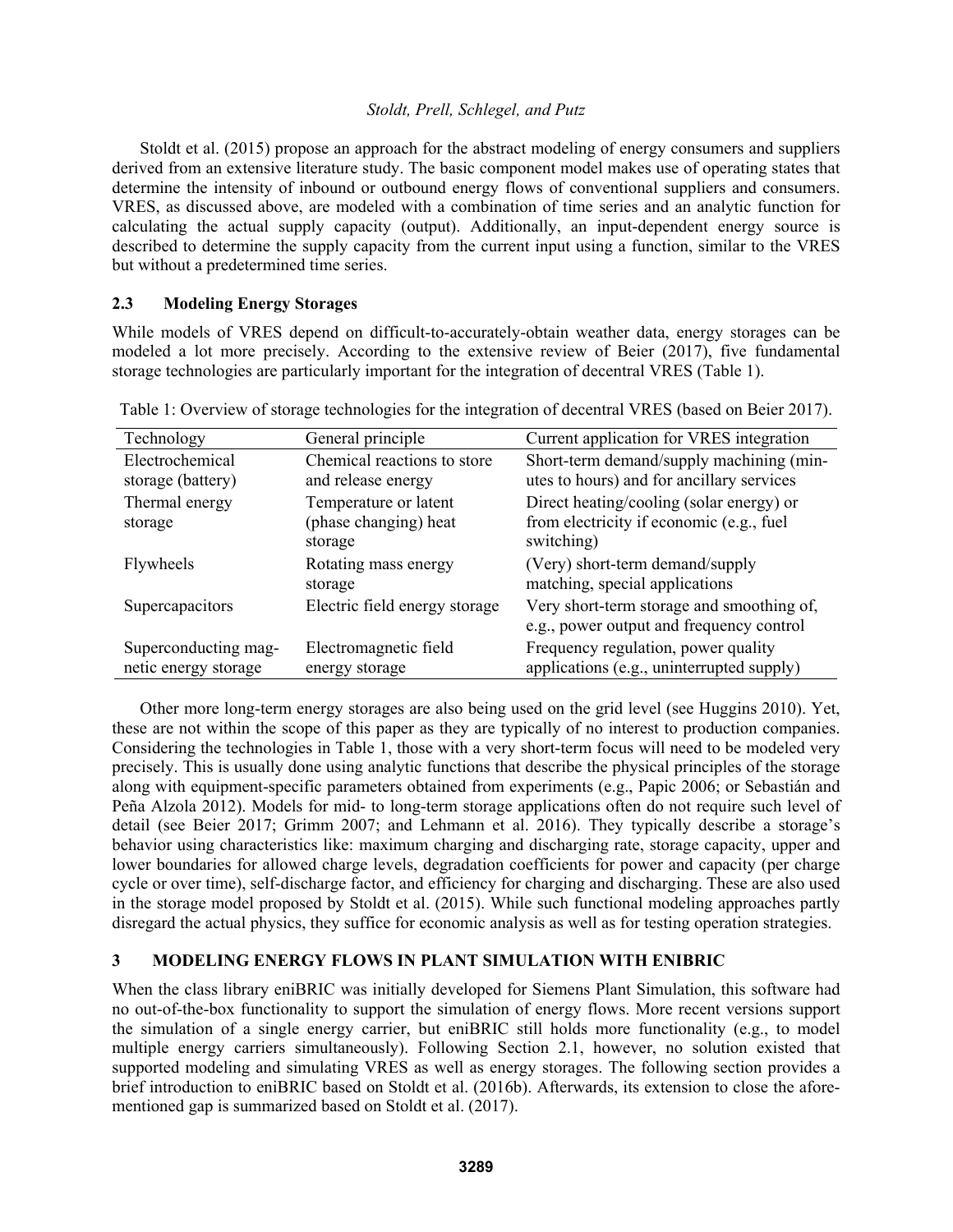## **3.1 eniBRIC**

The original implementation of eniBRIC in Siemens Plant Simulation (a multi-purpose material flow simulation software) relies on the component model for conventional suppliers and consumers (Figure 1a). Put simply, elements modeled as such can operate in a finite number of operating states that are associated with certain, averaged inbound and outbound energy as well as material flow intensities. Thus, an element's current operating state determines which energy carriers or process media are flowing in or out of the element at which intensity. In Siemens Plant Simulation, operating states are used to track time statistics of system elements (e.g., machines) and to control their ability to process objects (e.g., parts).



Figure 1: Component models for energy flow elements for: a) conv. suppliers/consumers; b) VRES; c) energy storages (simplified from Stoldt et al. 2015).

This intentional overlap meant that the horizontally depicted material flow can be modeled using standard classes and an extension was only necessary for the vertically depicted energy flows. In contrast to the standard software, the number of operating states as well as the number of energy carriers or process media that can be modeled concurrently were designed to be chosen freely. Hence, eniBRIC's core module was conceived as a self-contained class that provides all necessary functions to model energy flows and could be used to extend a standard material flow element class or to work by itself (e.g., as a conventional energy source). Additionally, a configuration as well as a data collection and evaluation module were developed. These provide parameters to the individual instances of eniBRIC's core module and collect data on their consumption during simulation runtime, respectively.

To allow for the greatest possible flexibility when using eniBRIC, its core module's internal logic is limited to switching between operating states (minding possible transition times) and tracking and validating the supply and consumption of energy. Changes of the current operating state are expected to be announced to individual instances in a model through three specific interfaces:

- Material in/out: called by the material flow element to trigger changes between idle and working operating states and vice versa according to previously configured parameters.
- Error: called by the material flow element to trigger a change into an error state or back to the previous state.
- Switch of operating state: called by a special logic that controls the dominant operating state of all instances in a model, e.g., an active energy management system (see Franz et al. 2017).

Upon changing the operating state, an instance of eniBRIC's core module will inform the supplying instances for each energy carrier of the new demand. In the case of the last interface, it will further validate the availability of the new demand according to the suppliers capacity. The appropriate relations between each consumer and its respective suppliers per energy carrier are parameterized in a matrix, e.i., the configuration module, effectively enforcing a 1:n supplier-consumer-relation per energy carrier.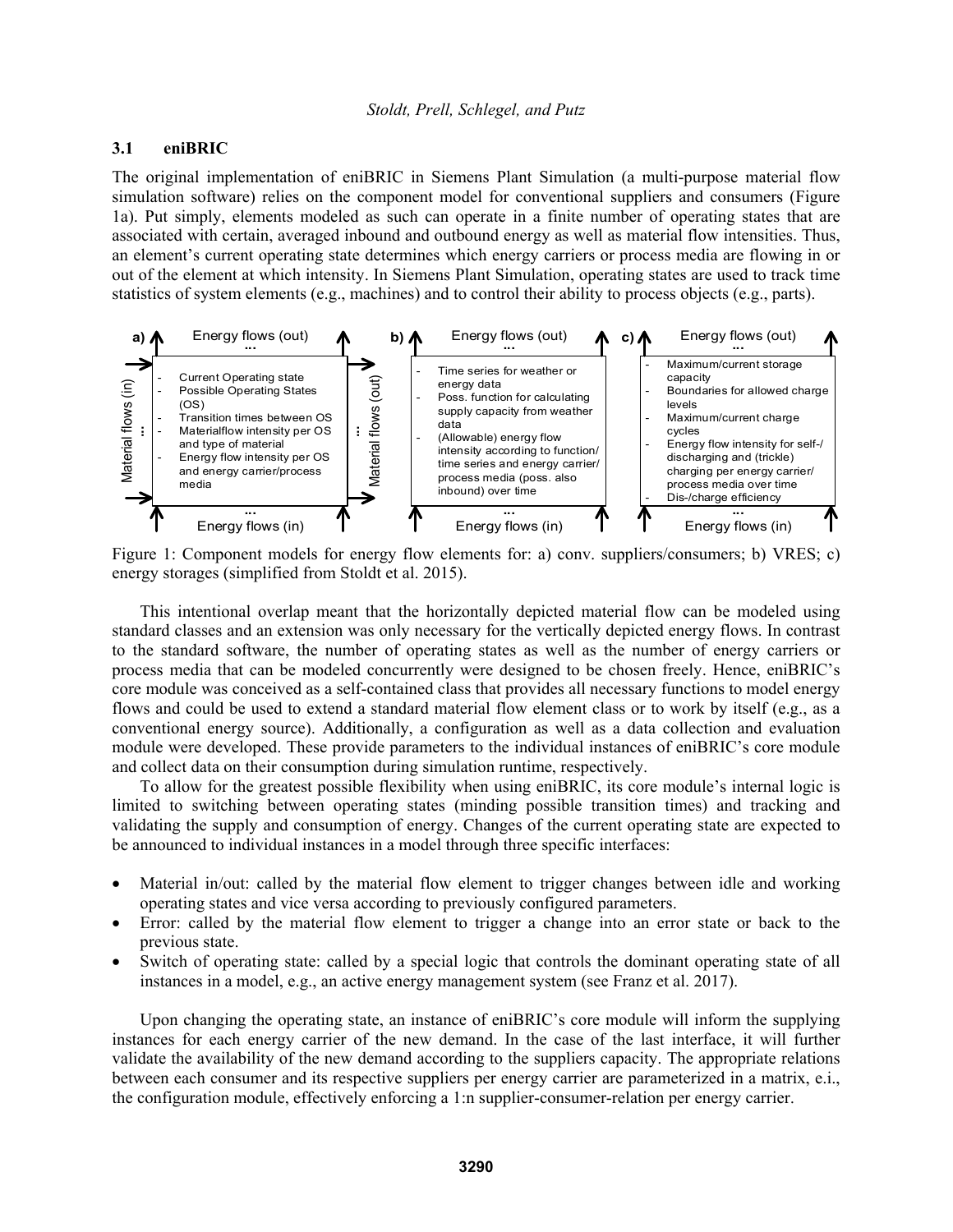### **3.2 eniBRIC Extensions for Energy Flexibility Research**

To ensure downwards compatibility for existing models, the eniBRIC class library was extended mostly reusing the pre-existing interfaces. Instances consuming energy needed to remain naïve regarding the nature of the supplying sources (conventional or renewable). Due to the fact that VRES do not always supply sufficient power, a mechanism needed to be introduced that diverts demand from one source to another whenever necessary (e.g., to the grid if the decentral supply is insufficient). This means that the restriction for 1:n supplier-consumer-relations (Figure 2a) had to be relaxed to m:n supplier-consumerrelations (Figure 2b). For this purpose, the energy supply manager (ESM) module was conceived and implemented. It imitates a single source for any number of consumers, aggregates the energy flow intensity supplied to them and distributes the same demand to any number of sources (following a priority rule). Accordingly, the ESM can be regarded as a factory's distribution network. One of the principal assumptions that went into its development defines that the energy supplier with the lowest priority will be able to cover any remaining demand the other suppliers could not. This logic follows a typical strategy for the decentral integration of VRES in production companies, according to which a grid connection is always retained as a constant backup or supplementary source.



Figure 2: Implementation of eniBRIC considering interfaces and energy flow with a) 1:n supplierconsumer-relations and b) with m:n supplier-consumer-relations.

By means of the ESM it becomes possible to also simulate VRES and energy storages. The following sections discuss the implementation of standard classes for modeling these.

## **3.2.1 A Model Class for Volatile Renewable Energy Sources (VRES)**

The model class for VRES was implemented according to the concept proposed in Stoldt et al. (2015) (see Figure 1b) by extending eniBRIC's core module. In particular, functionality for automatically changing the energy supply capacity had to be added. This could theoretically be achieved by configuring all possible capacity levels and changing the operating state according to a time series. However, to avoid high numbers of operating states, only two alternating default operating states are used and their output is determined dynamically. The class needs to be parameterized with a time series of weather data or energy data (supply capacity). To comply with the aforementioned concept's specification, means for flexible data handling were implemented. Hence, the supply capacity is determined by a mathematical function that can be specified by the user. It may reference any number of time-dependent or static parameters that are configured in the time series or an additional data object, respectively. This allows for using analytic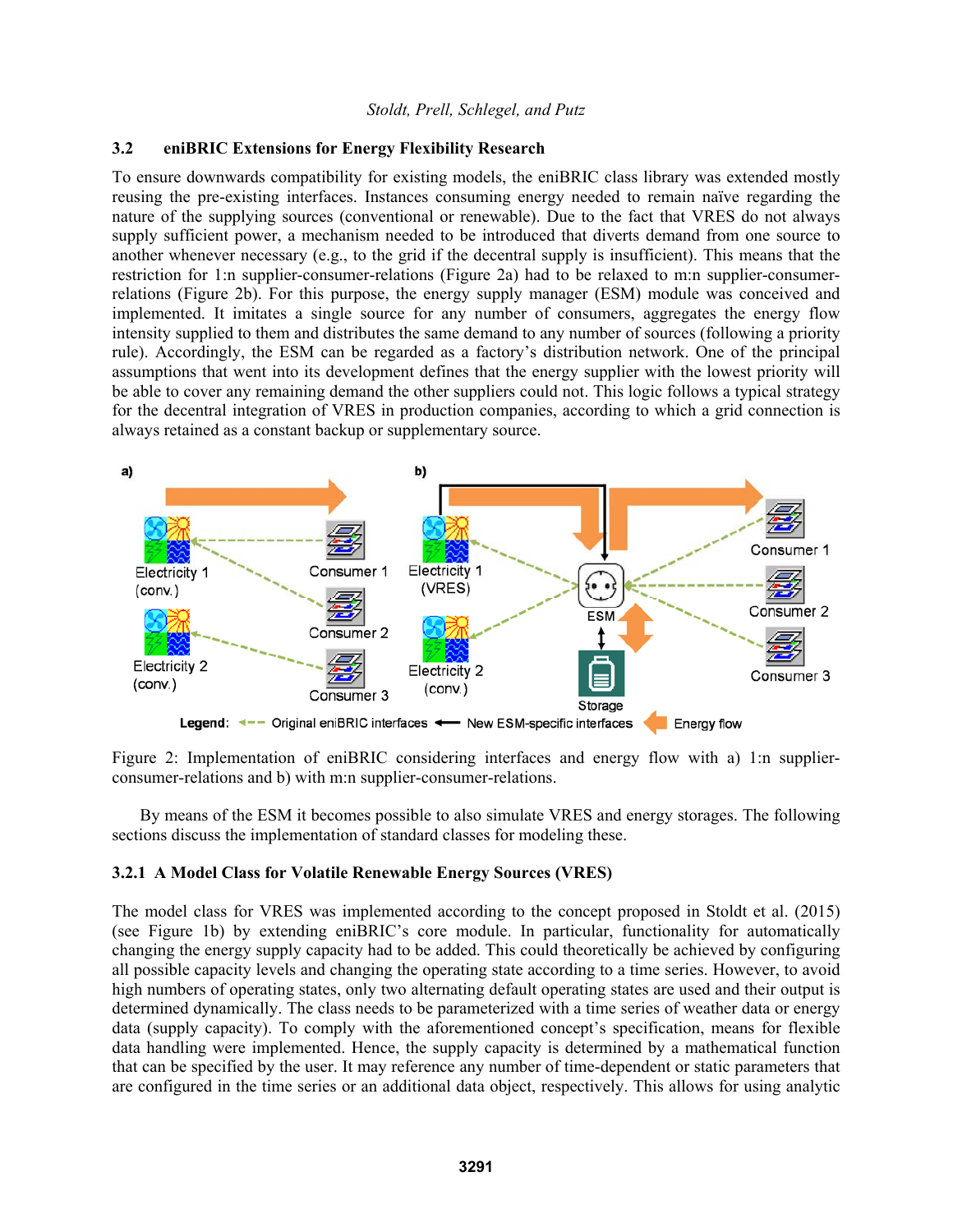(physical) models without relying on any software interface. For most cases, though, the use of preexisting supply capacity (output) profiles will suffice, which is possible using trivial linear functions.

During runtime, the class' logic adds simulation events according to the parameterized time series. These trigger a method which overwrites the supply capacity of the currently inactive operating state and induces a switch command to this operating state via the original interface. To calculate the correct supply capacity, the user-specified function is parsed into executable script code upon model initialization. These supply-altering events also trigger the ESM's routine for distributing its consumer's accumulated demand to all connected sources. This ensures that the overall consumption always equals the overall supply after the supply capacity of any VRES has changed.

# **3.2.2 A Model Class for Mid- to Long-term Energy Storages**

The model class for energy storages follows a simplified linear modeling approach (Section 2.3) that was proposed by Stoldt et al. (2015) and is depicted in Figure 1c. It is most closely related to battery storages, but may also be applied for other types of mid- to long-term storages. Short-term storages, nevertheless, are not within the scope of the implementation, because the entire eniBRIC class library is not intended for simulating physically accurate energy flows.

eniBRIC follows a strong event-driven approach to its logic. However, estimating the time until a storage is empty or full depends on the current capacity as well as the charge and discharge rates and determining the correct timing of the full or empty event is not trivial considering volatile loads. Polling, on the other hand, was not desirable because it would upset the event-driven approach. Hence, the energy storage class was implemented relying on Siemens Plant Simulation's fluid library. The storage capacity is represented by a tank element that can be connected to a fluid source or a fluid drain. In the runtime, internal logic controls whether in- or outbound connections to the tank are made and enforce the appropriate flow (charge or discharge) rates. Additional interfaces to be used by the ESM exist to set the desired values for the latter. When the tank reaches a parameterized boundary, the flow will stop and the ESM is informed. The ESM, again, has interface methods that can be used to control the charge and discharge behavior of all storages. These are intended to be used by another model logic that implements use-case-specific storage control strategies.

### **4 APPLICATION IN THE E³-RESEARCH FACTORY**

Fraunhofer IWU's E<sup>3</sup>-Research Factory was designed to be a test bed for research on energy-efficient solutions for the production of the future. It is equipped with a multitude of sensors for various kinds of energy- and machine-related data. A photovoltaics (PV) system on its roof and a combined cold, heat, and power unit in the basement, it is capable of operating autarkic, just relying on decentral energy sources. The following sections present an application of eniBRIC's most recent version in a simulation model of the E³-Research Factory to validate its capabilities. Firstly, an overview of the case study is provided. Section 4.2 elaborates the integration of VRES and energy storage elements in the simulation model and Section 4.3 discusses some exemplary simulation results of scenarios that put the former to use.

### **4.1 Case Study Overview**

The  $E<sup>3</sup>$ -Research Factory includes a wide range of production equipment and covers three main fields of activity: ultra-short process chains for automotive power train components, robotics solutions for flexible car body manufacturing, and holistic energy and resource management systems. While the physical equipment allows for machining parts like an industrial manufacturer could, constant production does not take place. Nevertheless, the installed machines can be used for measuring times, energy data, etc. in order to build a basis for simulating an upscaled realistic operation. This was done in order to develop, test, and assess organizational approaches to energy flexibility. The resulting simulation model is depicted in Figure 3. The model implementation is elaborated by Stoldt et al. (2016a).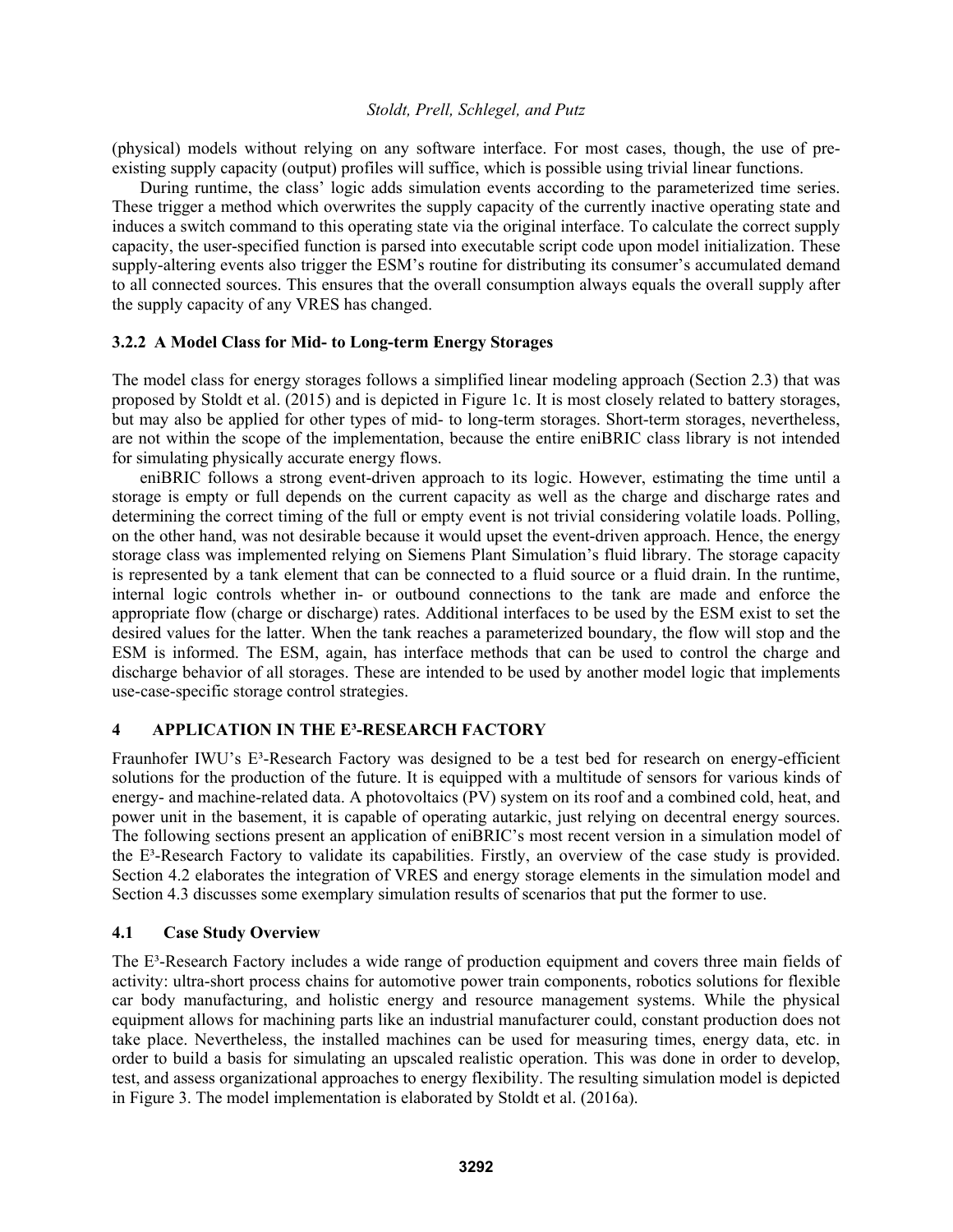*Stoldt, Prell, Schlegel, and Putz* 



Figure 3: Screenshot of the upscaled simulation model of the E<sup>3</sup>-Research Factory.

The simulated production program comprises nine rotationally symmetric parts that can be manufactured using the existing equipment of the power train area in the E³-Research Factory as well as machines from other laboratories at Fraunhofer IWU. The yearly production volumes are designed to result in a utilization rate of between 30 % and 95 % on all machines, which either follow a schedule with three shifts on five days a week or one shift on five days. Individual orders have a size that requires them to take less than one shift to be processed on any machine. They are randomly generated during runtime using stochastic distribution functions to determine the time between two orders of the same type entering the system. Each order has to be processed on between one and seven machines before it is completed. Newly generated orders are released for manufacturing according to a user-defined logic, e.g., once a day following a first-in-first-out (FIFO) rule. Similarly, the sequence of orders waiting for processing at a machine can be predetermined or determined using a priority rule (e.g., FIFO).

In total, the simulation model comprises nine types of machines and a total of 13 individual machines (i.e., one machine was virtually upscaled to five machines). All machines are modeled using eniBRIC's core module to simulate the flow of electricity in the system. The relevant parameters have been determined from previous measurements.

# **4.2 Integration of VRES and Storages in the Original Simulation Model**

The simulation model of the E<sup>3</sup>-Research Factory was extended by instantiating a VRES class element for the PV system to accompany the originally implemented supplier for electricity, which is a grid connection of virtually unlimited capacity. Additionally, an ESM class element was instantiated to link the two. The parameterization for the supplier-consumer-relations was adjusted accordingly. The roofmounted PV system is rated with a peak power of 58.5 kW. A time series with 15-minute-intervals was loaded into the provided time series table of the VRES model for input data. The data covered half a year from mid-2017 until the beginning of 2018 and was derived from high resolution measurement data from the actual PV system. To cover longer simulation runs, the time series is looped until the simulation terminates. As energy data were used directly, the VRES instance was parameterized with a trivial linear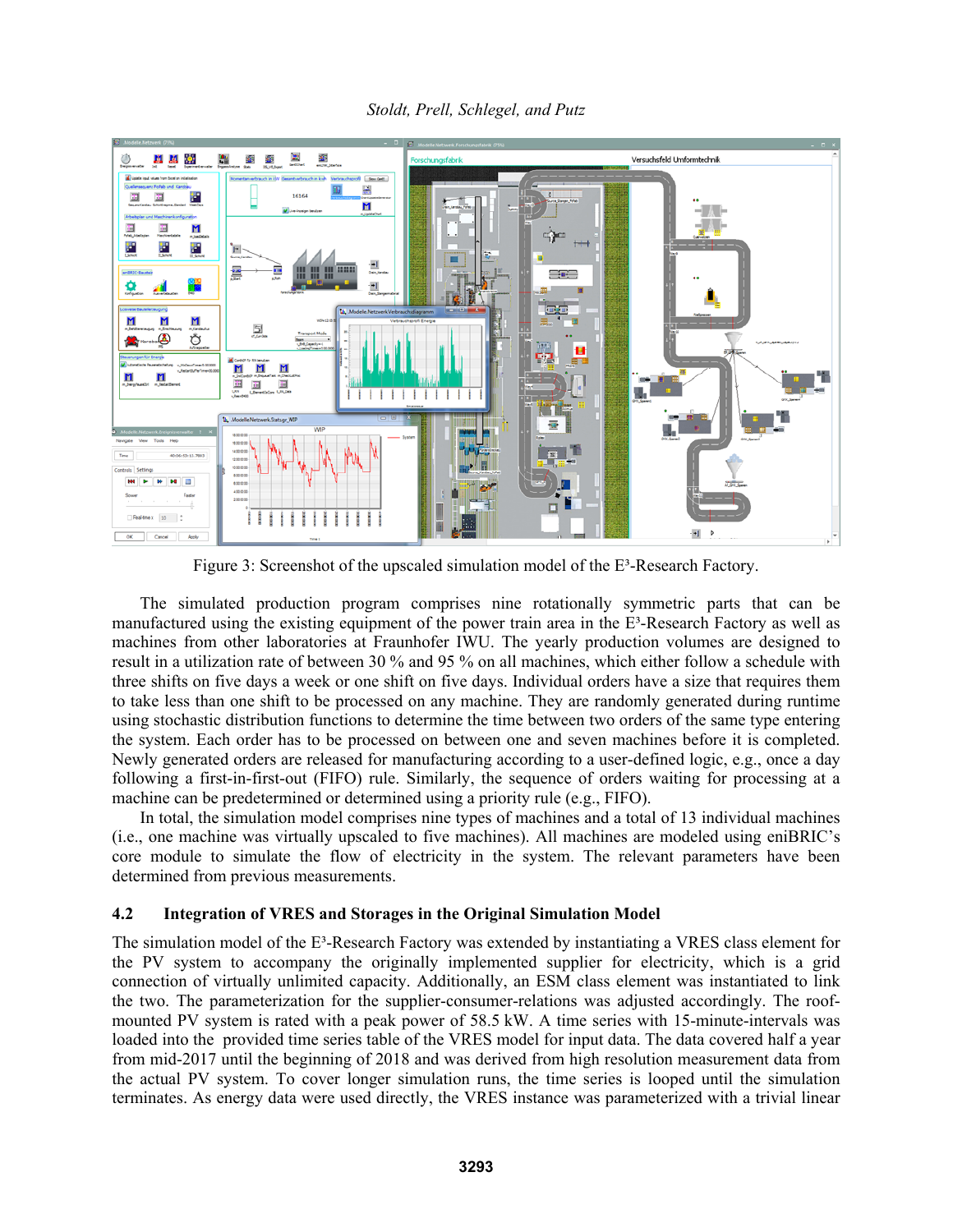function that adjusts the input data to the correct order of magnitude for the simulation (i.e., conversion from W to kW). During the 15-minutes-intervals, the PV system's power output is assumed to be sufficiently constant to use this resolution. Output changes are applied through the VRES class' logic.

An energy storage model was instantiated as well. Its parameters were chosen freely for the purpose of illustrating the storage class' mechanisms (Section 4.3), rather than meeting current state of the art storage specifications. Specifically, the storage capacity was set to 350 kWh. The efficiency coefficient was set to 1 and the maximum rates for charging and discharging to 90 kW and 80 kW, respectively. Rudimentary storage operation logic was implemented to control the times of charging and discharging. This sufficed to evaluate the storage model integration in general, although a sophisticated storage management strategy was not implemented, yet.

#### **4.3 Exemplary Simulation Results**

The presented models for VRES and energy storage in combination with the ESM were already validated by Stoldt et al. (2017) as a minimalistic example. To exemplify the potential of these elements, two scenarios were simulated in the above model. In the first scenario, the PV power is used alongside grid power. The second scenario is based on the former, but adds the utilization of the energy storage.

The simulation of the first scenario verified the correctness of the VRES and ESM classes. Figure 4a illustrates the electric power graph for an exemplary day. The PV's power output is depicted as yellow bars, the grids' load as red bars. The combined output of these equals the accumulated electricity demand of all consuming elements (machines). This was also checked by comparing the stacked bars' value with the sum of demands of all machines. The constant and low energy demand at the beginning of the chart is the baseline usage that is maintained at all times (e.g., during off-shifts). Further dips are caused by breaks. The lower energy demand later in the day is the result of different shift schedules for some of the machines (i.e., one shift only instead of three shifts a day). If the PV output exceeds the current demand in the model, its output to the system will be reduced accordingly. This emulates the typical course of action to feed excess power into the grid. The corresponding intensity could be logged for later evaluation.

This scenario shows how the new elements can be used to evaluate the share of renewable energy generated from on-site sources. In one year, a total of approximately 440 MWh electricity were used by production equipment while the PV system generated around 74.2 MWh and supplied roughly 62.5 MWh of these to the production system. The remainder would have been fed to the grid (generating a turnover from selling the energy), but could also have been stored locally. All considered, ca. 14 % of the system's energy demand could be satisfied using the PV system. Assuming a  $CO<sub>2</sub>$  emission equivalent of 527 g/kWh for grid electricity, this would amount to a reduction of 32.9 t of  $CO<sub>2</sub>$  in this scenario.

The simulation of the second scenario was intended to verify the storage class implementation and to exemplify how energy flexibility measures could be tested using the latest version of eniBRIC. A rather simplistic operating strategy for energy storages could initiate charging when a certain lower price threshold is reached and start discharging when a higher price threshold is reached. For this scenario, spot market prices for six periods throughout an exemplary day were retrieved from the EPEX. Based on these, a time series was created according to which charging starts as the day begins and discharging begins as the highest price is reached. The time series is enacted through the rudimentary logic mentioned in Section 4.2. Charging and Discharging will cease when the storage is empty, respectively full. Figure 4b shows the load profiles for the same day as in scenario 1, but using the storage. The storage's power output (positive) and input (negative) is depicted as well as energy price. It is apparent that the machine load is identical to the previous scenario. Thus, any changes of the load stem from the storage's activity. It is noteworthy that in times with little load, the storage discharge intensity will (1) prevent the utilization of PV power, and (2) be reduced according to the actual demand. This is neither environmentally nor economically efficient and shows the importance of more-advanced storage control logic.

Considering the prices used in this example,  $\epsilon$  87.95 or 9.5% of the daily costs could be saved. Due to the aforementioned effect,  $CO_2$  emissions would be higher than in the previous scenario. Even so, this scenario showed the usefulness of eniBRIC's latest version for energy flexibility research.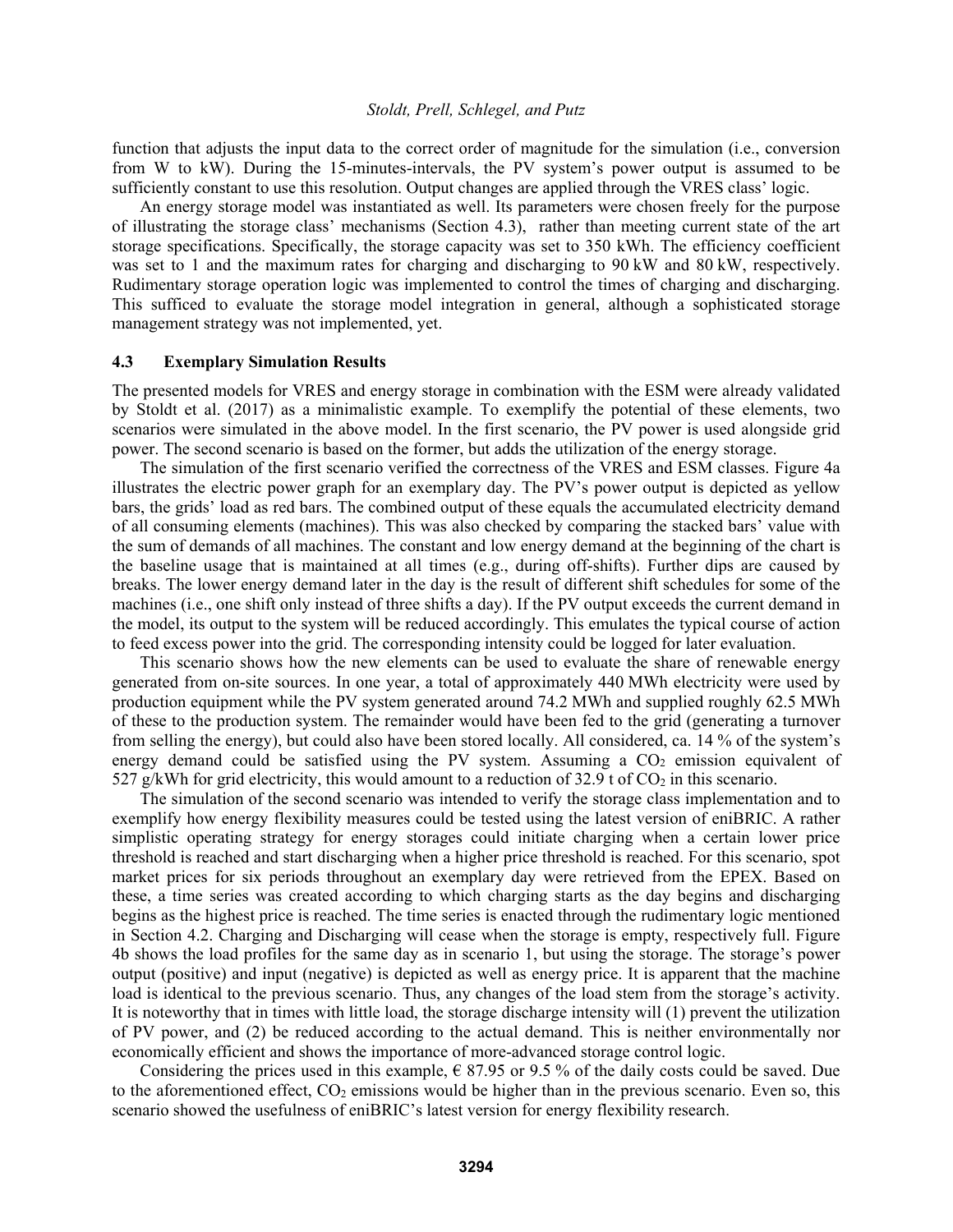

Figure 4: Load profiles for the energy supplied to the system by each source and the energy storage as stacked bar charts a) without an energy storage b) with energy storage.

### **5 ENERGY-SENSITIVE FACTORY OPERATION**

Using the simulation model of the  $E<sup>3</sup>$ -Research Factory, it is possible to investigate holistic approaches to energy-sensitive factory operation in a push production system. This includes novel strategies for production planning and control (PPC) and for equipment control. A primitive approach to the latter is a simple shut-down strategy that switches production machines to an energy-saving operating state during breaks or unplanned shifts. Preliminary results showed that this measure alone could save more than a third of the energy demand. This saving potential's size can be explained by the fact that six of the machines only work a third of the time that the others do and all machines remain inactive during the weekend. Keeping them idle throughout this unproductive time is a tremendous waste of energy.

In order to cope with decentral VRES, more advanced PPC tactics are required. Another preliminary study investigated the application of a production control strategy that aims to enforce a restriction on the system's demand. It is called Constant Energy in Process (Putz et al. 2014) and has been implemented in the model to limit the overall energy demand to 250 kW at all times by shutting down machines that are inactive or cannot be allowed to operate within the limit. Halting production on some machines is intended to distribute the load over time. Figure 5 shows load profiles with and without its application. Simulation may serve to find parameterizations that maintain productivity.



Figure 5: Load profile of the production demand a) with and b) without demand restriction to 250 kW.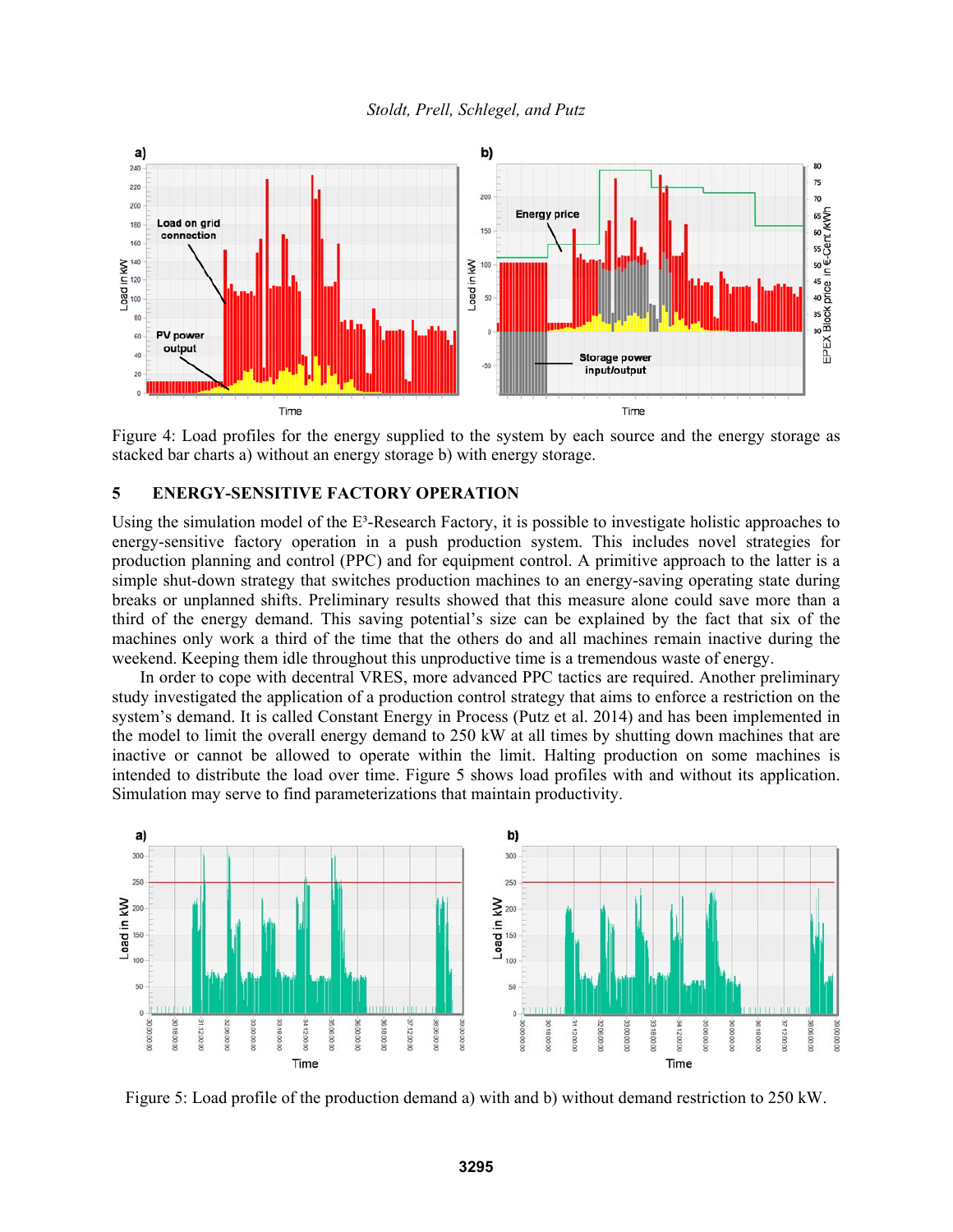A more holistic approach, which is currently under development (Raue et al. 2018), will be implemented and tested. It is intended to incorporate production planning algorithms that optimize order sequences and timing according to the expected availability of energy. Since these plans will be disturbed in their execution through probabilistic events (e.g., machine failures), additional energy-sensitive production control strategies will try to ensure that the actual demand profile does not deviate too much from the planned profile through energy-flexibility measures. Further equipment control algorithms, particularly for charging and discharging behavior of energy storages, are going to be devised to complement the PPC. The simulation model will serve to generate test data for the scheduling algorithms as well as to evaluate the performance of the various interlinked operational approaches for energy flexibility.

## **6 CONCLUSION AND OUTLOOK**

The growing reliance on volatile renewable energy sources gives rise to issues of net stability and increasingly variable energy prices. Industrial companies will need to (partially) match their demand profiles to the availability of energy. The investigation of suitable energy flexibility measures requires simulation tools which were hitherto not or not sufficiently available.

In this light, an update to the Plant Simulation class library eniBRIC that can be used to simulate the energy flows of a factory alongside its material flows is presented. It adds the means to model VRES as well as energy storages. This paper particularly introduces a case study that employs this updated library and describes (hitherto unpublished) research in progress on factory operation strategies, based on this case study and previous work. Using an exemplary production system derived from Fraunhofer IWU's  $E<sup>3</sup>$ -Research Factory, two scenarios that use these new simulation elements were investigated, showcasing their potential use. Furthermore, an overview on current and future research using the simulation model of the  $E^3$ -Research Factory is provided. Summarizing, the new capabilities of eniBRIC allow for investigating new factory design concepts (e.g., what effect would doubling a PV system's size have on the  $CO<sub>2</sub>$  footprint), energy-sensitive production planning and control strategies (e.g., how can the demand be matched to the supply), or novel equipment control strategies (e.g., which thresholds should be used to determine whether to charge, respectively discharge, a storage). Future research will focus on integrating these three to make energy flexibility viable from an economic point of view for production companies. The validity of the discretization approach to modeling energy flows also requires further investigations.

### **ACKNOWLEDGMENTS**

The authors gratefully acknowledge the financial support of the Federal Ministry of Education and Research (BMBF) and the project supervision of the Project Management Jülich (PtJ) for the project "SynErgie" (funding mark 03SFK3G1). The authors are responsible for the contents of this publication.

## **REFERENCES**

- Allegrini J., K. Orehounig, G. Mavromatidis, F. Ruesch, V. Dorer, and R. Evins. 2015. "A Review of Modelling Approaches and Tools for the Simulation of District-Scale Energy Systems". *Renewable and Sustainable Energy Reviews* 52:1391–1404.
- Beier J. 2017. *Simulation Approach Towards Energy Flexible Manufacturing Systems.* Cham: Springer International Publishing.
- Chu K. C., K. Kaifuku, and K. Saitou. 2016. "Optimal Integration of Alternative Energy Sources in Production Systems With Customer Demand Forecast". *IEEE Transactions on Automation Science and Engineering* 13(1):206–214.
- eurostat. 2016. Electricity consumption by Industry, Transport Activities and Households/Services. http://ec.europa.eu/eurostat/tgm/table.do?language=en&pcode=ten00094, accessed 13.3.2018.
- eurostat. 2017. Electricity Production, Consumption and Market Overview. http://ec.europa.eu/eurostat/statistics-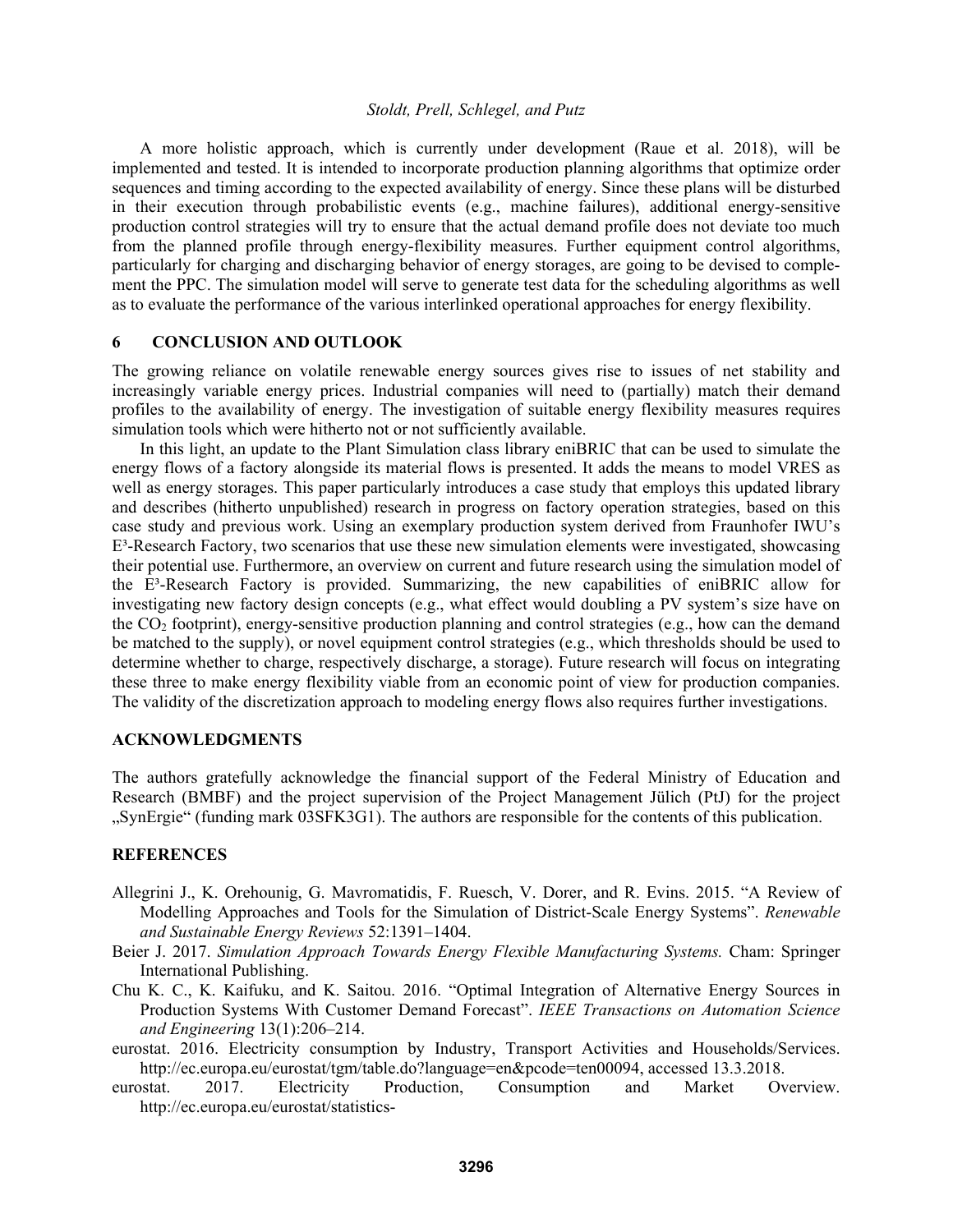explained/index.php/Electricity\_production,\_consumption\_and\_market\_overview, accessed 13.3.2018.

- Franz E., F. Erler, T. Langer, A. Schlegel, J. Stoldt, M. Richter, and M. Putz. 2017. "Requirements and Tasks for Active Energy Management Systems in Automotive Industry". *Procedia Manufacturing* 8:175–182.
- Ghadimi P., S. Kara, and B. Kornfeld. 2015. "Renewable Energy Integration into Factories: Real-time Control of on-site Energy Systems". *CIRP Annals / Manufacturing Technology* 64(1):443–446.
- Graßl M. 2015. *Bewertung der Energieflexibilität in der Produktion*. München: Utz.
- Grimm V. 2007. Einbindung von Speichern für erneuerbare Energien in die Kraftwerkseinsatzplanung: Einfluss auf die Strompreise der Spitzenlast. Bochum: LEE.
- Haessig P., B. Multon, H. Ben Ahmed, S. Lascaud, and P. Bondon 2013. "Energy Storage Sizing for Wind Power: Impact of the Autocorrelation of Day-ahead Forecast Errors". *Wind Energy* 18(1):43– 57.
- Huggins R. A.. 2010. *Energy Storage*. Boston, MA: Springer US.
- Keller F., C. Schultz, S. Braunreuther, and G. Reinhart. 2016. "Enabling Energy-Flexibility of Manufacturing Systems through New Approaches within Production Planning and Control". *Procedia CIRP* 57:752–757.
- Klobasa M., A. Eßer, B. Pfluger, F. Sensfuß, M. von Bonin, N. Gerhardt, V. Lerm, D. Nill, S. Schäfer-Stradowsky, and U. Holzhammer. 2016. "Monitoring der Direktvermarktung: Quartalsbericht (12/2016)". Karlsruhe/Kassel/Berlin. https://www.erneuerbareenergien.de/EE/Redaktion/DE/Downloads/Berichte/monitoring-direktvermarktung-strom-eequartalsbericht-12-2016.pdf? blob=publicationFile&v=2, accessed 13.3.2018.
- Lehmann C., M. Weeber, J. Böhner, and R. Steinhilper. 2016. "Techno-economical Analysis of Photovoltaic-battery Storage Systems for Peak-shaving Applications and Self-consumption Optimization in Existing Production Plants". *Procedia CIRP* 48:313–318.
- Liebl C., R. Popp, and M. F. Zäh. 2015. "Energieflexibiltät von Produktionsanlagen–Energieflexibilitäts-Kennfelder zur Abschätzung der Energieflexibilitäts-Potentiale unterschiedlicher Anlagen". *wt Werkstattstechnik online* 105(3):136–140.
- Papic I. 2006. "Simulation Model for Discharging a Lead-Acid Battery Energy Storage System for Load Leveling". *IEEE Transactions on Energy Conversion* 21(2):608–615.
- Popp R. S. H., Liebl C., and Zaeh M. F. 2017. "Evaluation of the Energy Flexible Operation of Machine Tool Components". *Procedia CIRP* 63:76–81.
- Putz M., A. Schlegel, J. Stoldt, E. Franz, and T. Langer. 2014. "Energy-sensitive Control Strategies for Decoupled Production Systems". *International Journal of Sustainable Manufacturing* 3(3):250–268.
- Ramos S., J. Soares, M. Silva, and Z. Vale. 2012. *Short-term Wind Forecasting for Energy Resources Scheduling*. European Wind Energy Association (EWEA).
- Raue C., H. M. Strehle, J. Stoldt, A. Schlegel, M. Richter, and T. Langer. 2018. "Mehrstufiges multikriterielles Job Shop Scheduling". *wt Werkstattstechnik online* 108(4):210–216.
- Roesch M., M. Brugger, S. Braunreuther, and G. Reinhart. 2017. "Klassifizierung von Energieflexibilitätsmaßnahmen". *ZWF Zeitschrift für wirtschaftlichen Fabrikbetrieb* 112(9):567–571.
- Schultz C., S. Braun, S. Braunreuther, and G .Reinhart. 2017. "Integration of Load Management into an Energy-oriented Production Control". *Procedia Manufacturing* 8:144–151.
- Sebastián R., and R. Peña Alzola 2012. "Flywheel Energy Storage Systems: Review and Simulation for an Isolated Wind Power System". *Renewable and Sustainable Energy Reviews* 16(9):6803–6813.
- Shi J., W. J. Lee, Y. Liu, Y. Yang, and P. Wang. 2012. "Forecasting Power Output of Photovoltaic Systems Based on Weather Classification and Support Vector Machines". *IEEE Transactions on Industry Applications* 48(3):1064–1069.
- Stoldt J., M. Cherkaskyy, E. Franz, M. Putz, N. Oertwig, and E. Uhlmann. 2015. "Modellierung von Energietechnologien zum nachhaltigen Reengineering von Produktionsunternehmen". In *Planung und*